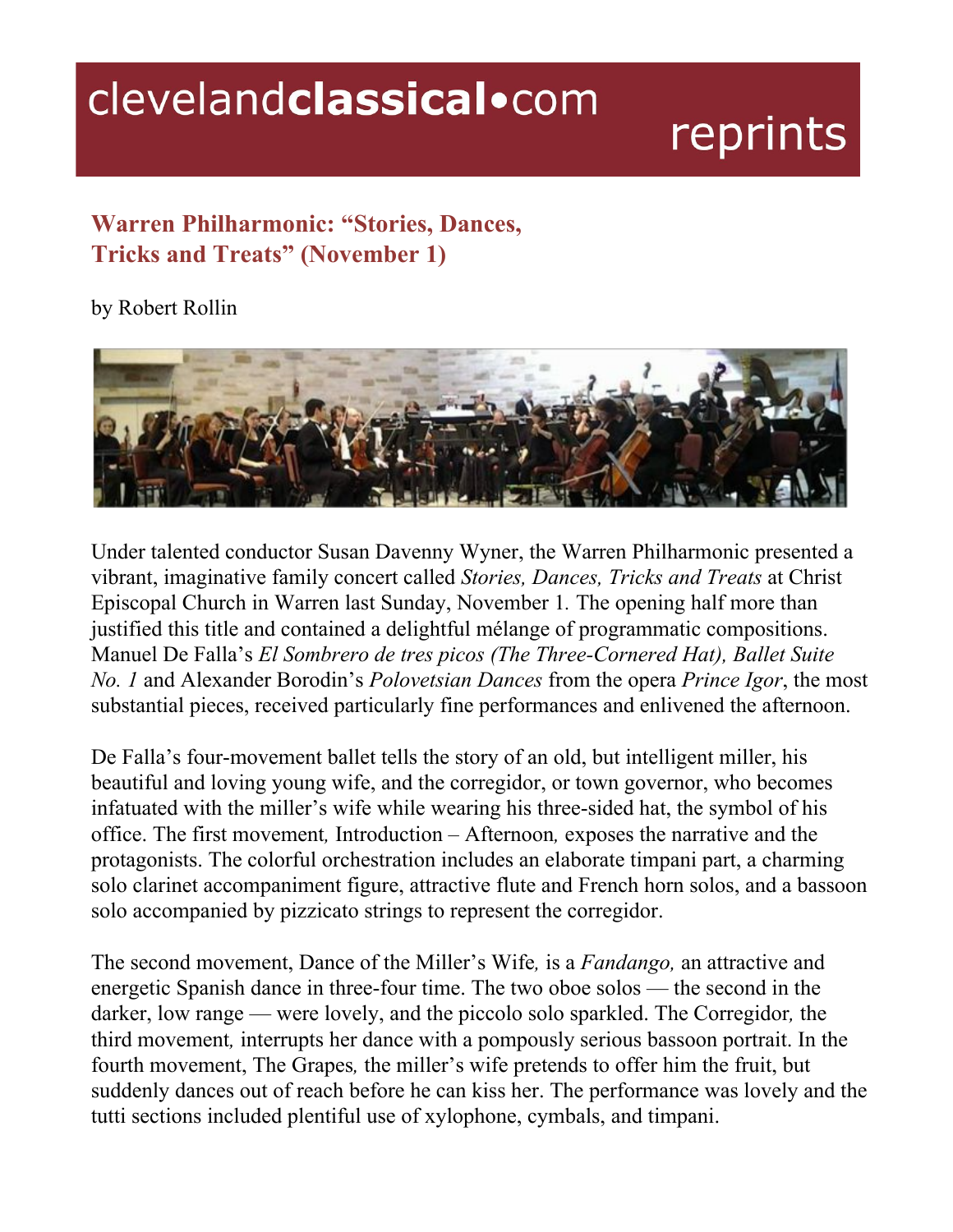*The Polovetsian Dances* came into Alexander Borodin's opera as a series of entertainments for the Russian Prince Igor while held captive in the Great Khan's court. These wonderfully orchestrated dances were source material for the musical *Kismet* by Robert Wright and George Forrest.

The opening includes entrancing horn, oboe, and flute solos, and imaginative contrapuntal treatment. The haunting melody, later turned into the popular song *Strangers in Paradise,* appears first in the principal oboe, and later in the English horn. A fine clarinet solo led to the full passage supported by multiple percussion. There was another appearance of the haunting oboe tune, followed by more tutti passages, and a strident crescendo leading to the powerful crash of hand cymbals at the close. The orchestra played the piece with poise, energy, and grace.

A visiting troupe of circus comedians attempting to attract an audience for their evening entertainment presented the Dance of the Comedians in Czech composer Bedřich Smetana's opera, *The Bartered Bride*. A host of coloristic percussion, including snare drum, bass drum, triangle, and cymbals, supported the short movement's vigorous texture. Trumpet and piccolo solos provided periodic relief.

Two short but interesting pieces represented American music of different eras. Leroy Anderson composed *The Syncopated Clock* in 1945 for Arthur Fiedler and the Boston Pops Orchestra while on a short furlough from his activities in American Army Intelligence. It contrasted the constant regular ticking of a wind-up alarm clock, represented by the use of a wood block, with intriguingly simple-yet-subtle orchestral syncopations. The performance was excellent.

Rapper, hip-hop artist, singer, and composer Pharrell Williams's hugely popular song "Happy" was part of the 2013 soundtrack for the film *Despicable Me II.* Though one might argue that the orchestrated version lacked some of the vitality of the original, it made solid use of the brass and percussion section. At the end, the hand clapping by the musicians and audience was engaging.

The second half of the concert segued to vocal music, including Johann Sebastian Bach's cantata, *Gloria in excelsis Deo,* BWV 191 and John Rutter's setting of *When the Saints Go Marching In.* The same music of the *Gloria* appears as three sections in Bach's *Mass in b*. The movements follow the tripartite pattern of Chorus-Duet-Chorus. Soloists Marian Vogel, soprano, and Eric Bower, tenor, stood in front of the orchestra and sang very effectively in the more thinly scored middle movement. The chorus stood behind the orchestra and up against the rear wall. Unfortunately, a hexagonal ceiling directly above the chorus muffled the group's sound and made it impossible to hear the